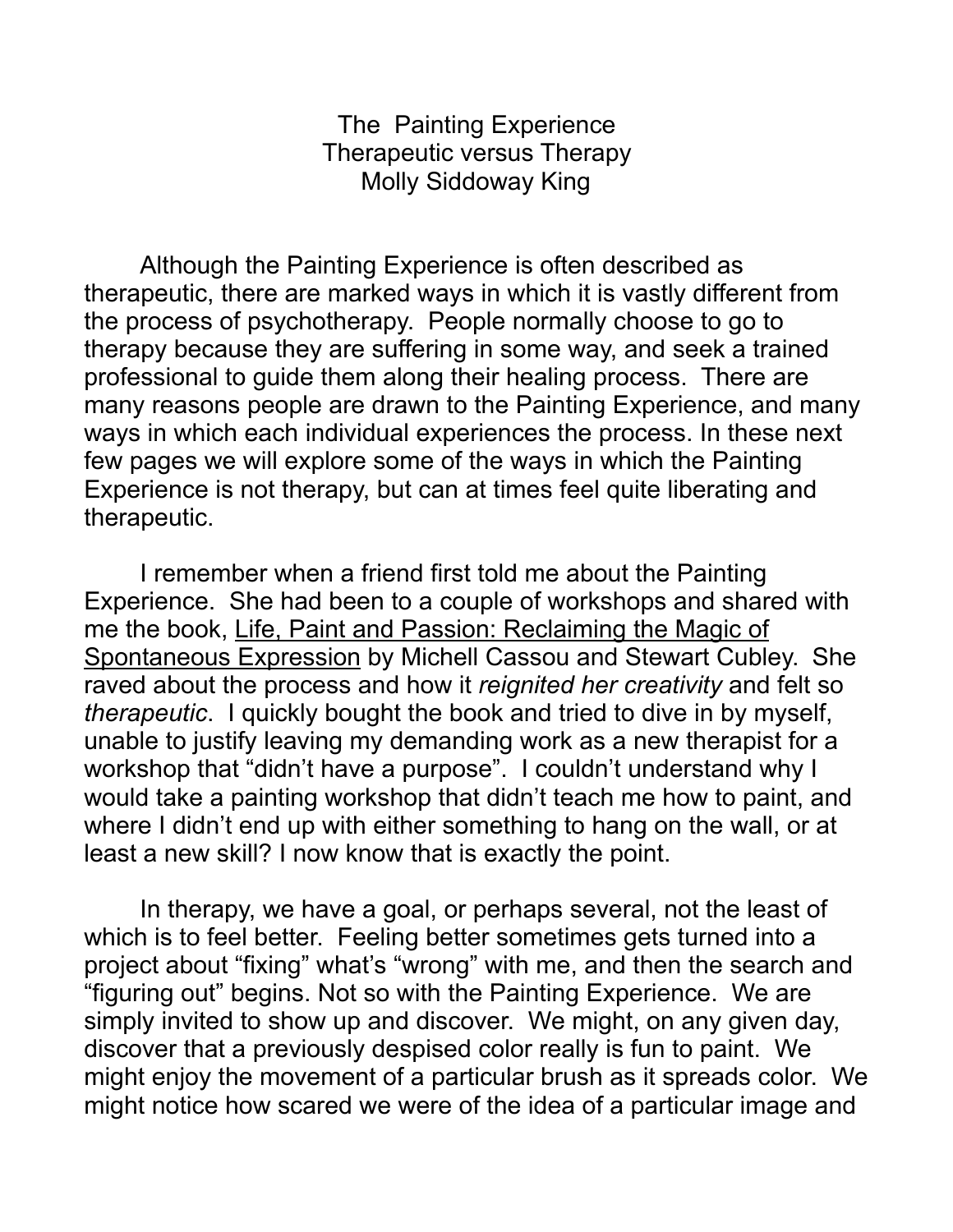then notice the fear slip away as the image emerges. We might even notice an insight or an understanding about something that evolves out of a painting. If, however, we go searching for meaning or the answer to some question, while we paint, we've just stopped the flow. When the flow stops we are no longer listening to what is happening right now because we're chasing after some future thing. When we don't go looking for these insights in a goal directed sense, we can simply remain open to what is. Herein lies the gift of a workshop without a "purpose".

 For those of you who've ever practiced a kind of mindful contemplation or have a meditation practice, you may notice some similarities. One similarity is that we are generally quiet in the studio, as in the meditation hall, which supports our deep internal listening. Differences obviously include that we are not sitting on our cushions, or on our therapist's couch, but rather moving back and forth from the paint table to our painting. More subtle distinctions involve a type of discovery process that is not outcome based.

A few common experiences that tend to show up in the Painting Experience have to do with the fear that the images (and perhaps by association, "I") will appear silly, trite, unskilled, and so forth. We can jump to the conclusion that what "I" produce reflects who I am as a person. As I begin writing this piece, I notice the same tendencies of mind. I can see the desire to sound smart, witty, clever and downright funny while at the same time show depth and authenticity. This noticing is an opportunity. Like with the Painting Experience, this is a chance for me to sit in front of the blank page and observe what the stories of the mind are telling me, and to continue on anyhow, not giving these doubting voices the power to snuff out the energy of discovery.

 If this experience of the fear of expressing oneself (sounding stupid, boring, tedious) was being explored in a therapy session, we'd likely dive in to the story. We'd explore how it makes one feel, what triggered it just now, if we know where it comes from; a punitive parent, an abusive sibling, a mean teacher, witnessing too much trauma as a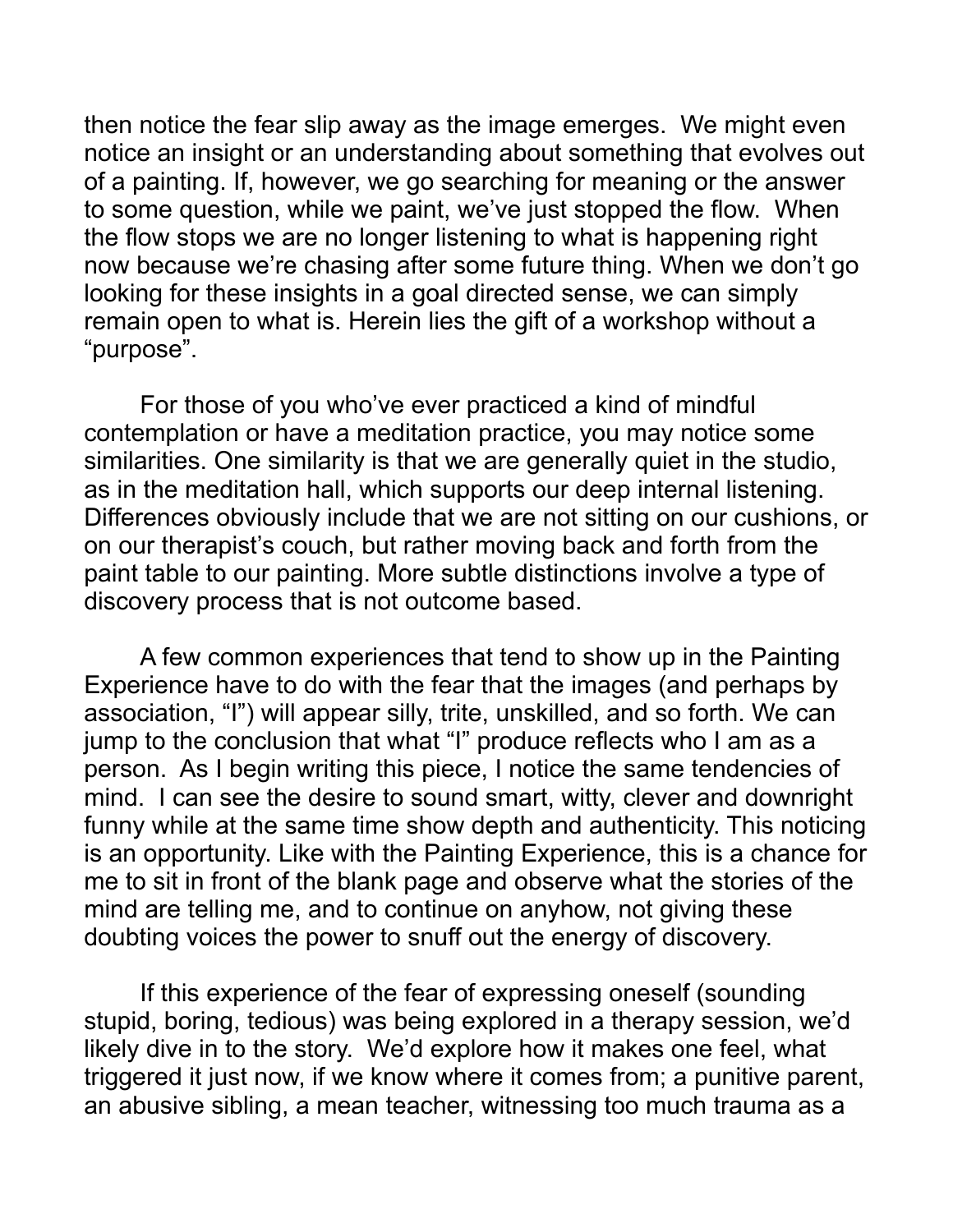child, and on and on. If we're lucky, we might be asked to explore where it resides in the body.

In therapy, sometimes we simply need a witness to our pain. The retelling of the stories, to a trusted ally, can be one way to access the pain so that we can begin the journey of understanding ourselves. At some point however, many of us grow weary of repeating the same old stories. We have "figured out" what went wrong, and the reasons for our suffering. We have gone over and over the "why" and "what now" and practiced new patterns wholeheartedly. We have been able to feel seen for who we are, heard and witnessed. After all this, sometimes big shifts occur. Sometimes the stories linger.

Don't get me wrong. I'm not saying that therapy isn't significant or useful. It is. I know that to be true. Having done years of my own work in therapy, and worked as a psychotherapist for a couple of decades, I can attest to its importance. There comes a time, though, when the parts of the brain that govern our observation, analysis, judgments, and even fear responses feel ready to take a back seat to something else. The very human part of the brain that wants to figure things out, make meaning, and be decisive can grow weary and we notice there is a readiness for something more lively and energizing.

This makes it sound like there is some sort of linear progression. Go to therapy, *then* attend a Painting Experience workshop. They are not necessarily related that way. Sometimes in the process of painting something emerges that we want to take into therapy. Sometimes, though, we have a different experience all together. We see what shows up and the mind doesn't have to make a story about it. We feel emotions and we paint from the energy of the emotions rather than needing to explain them. If you've ever meditated, you might compare this to closely watching an itch. Lo and behold, when we really attend to it, observe it, without scratching or moving, it changes or disappears completely. Our emotions when painting can be like the itch. Impermanent. Although most of us are conditioned to try to understand and "figure out" and "fix" every single moment of our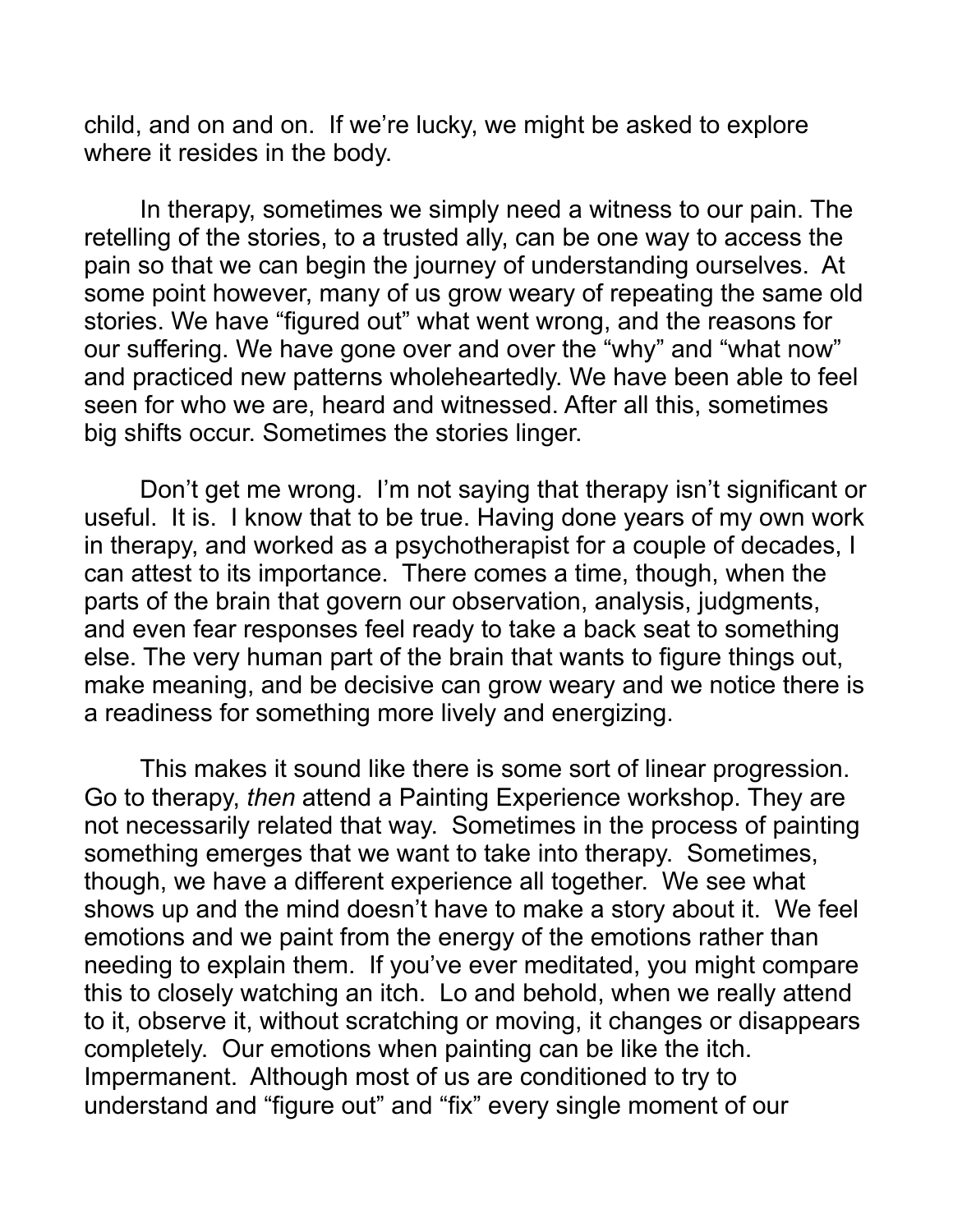discomfort or scare or unsettled feeling, we have a chance to step in to a new way with the Painting Experience.

 Imagine for a moment walking, as Rumi says, "out beyond ideas of wrongdoing and rightdoing". Imagine not having to "know", anything. Yikes! Aren't we "supposed to" know stuff, and if we don't shouldn't we "figure it out"? That conditioning, to "know" and to "figure out" is deeply rooted in our human psyche. We needed to figure out where a Saber Tooth Tiger was hiding.

Rick Hanson, PhD and others talk about the "negativity bias", in which the brain is continually scanning for that which is NOT working. You never know when that Saber Tooth Tiger might jump out and grab you! Except in today's world we don't have Saber Tooth Tigers. The brain's negativity bias gets reinforced by the constant blaring of bad news, in an endless and easily accessible barrage of information overload. Think of it…internet, email, voicemail, texting, tweeting, television, movies, magazines, newspapers…not to mention crowded traffic, long lines, and all sorts of opportunities to observe humans behaving badly. And notice we do, which reinforces the idea that we'd "better watch out"!

So, does this hyper-vigilant striving to "know" and "figure out" work? Not really. We will always have the innate capacity to sense true danger. In fact, we are perhaps even more capable to respond appropriately if we're not always tapped out on the stress-hormone driven rollercoaster of hyper-vigilance. When we rest in a place of noticing without reacting, we really feel it when something wonderful happens and we can let that experience in. We also probably have a greater capacity to notice when we actually do need to "do" something versus simply worry and fret.

But I digress. How does all this relate to the Painting Experience? As we pick up a brush and notice what color is calling, and what movement the brush wants to make, and where on the piece of paper it wants to go, we are simply following the energy. These are not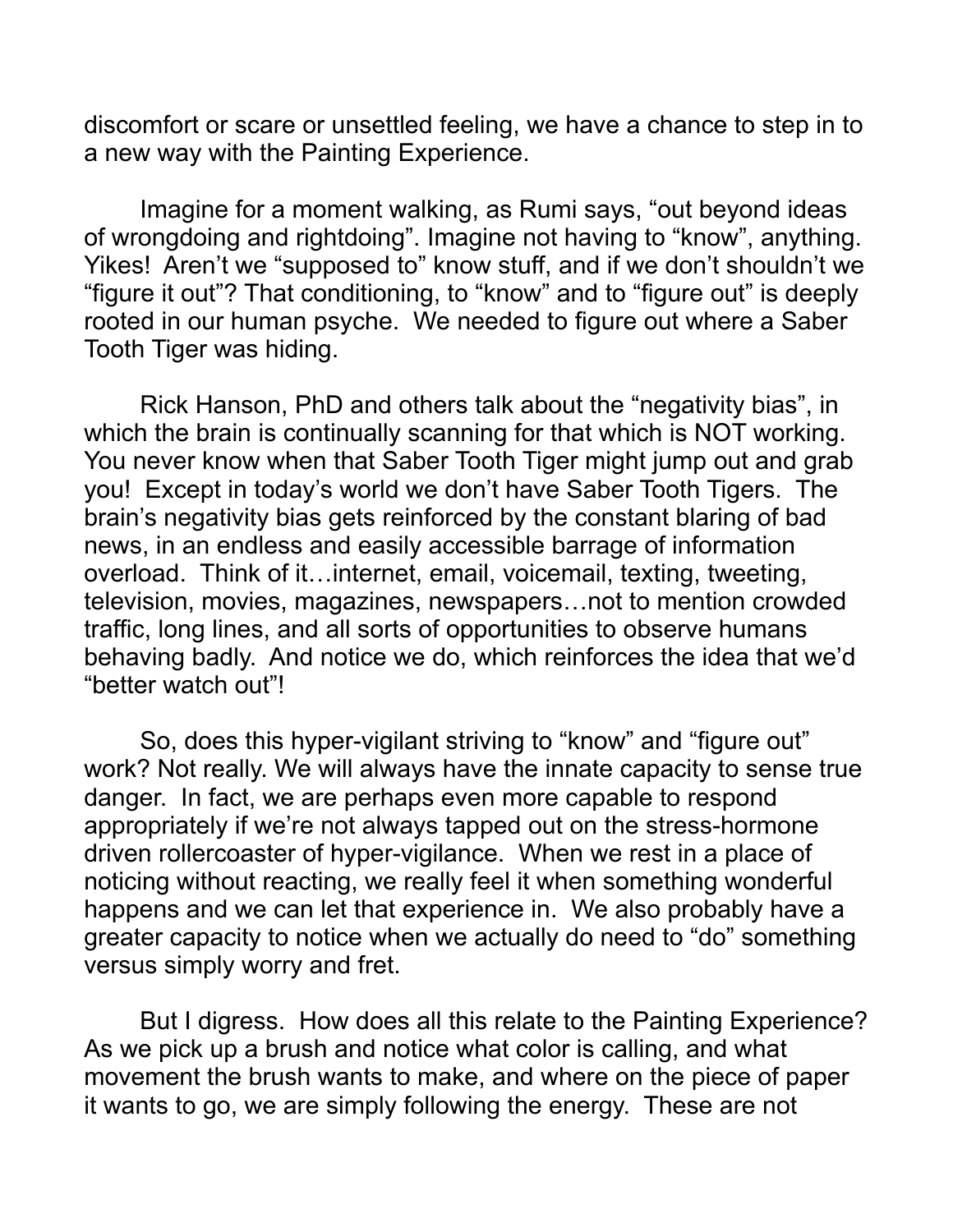decisions that we need to "figure out". This is noticing and following along. This could also be called a type of mindfulness. Some define mindfulness as paying bare attention, without judgment, decision making or commentary.

There are times when we get completely absorbed in this process, losing all sense of time and feeling so involved that nothing else matters. Mihaly Csikszentmihalyi so eloquently talks about this state as being in Flow. We go with the flow of the color that called us, with the movement of the brush and where it wanted to go on the page. We do this without it being a decision process. The ego falls away, and we are completely engaged.

Sometimes we can just go with the flow. Most of us have at least a small sense of the joy and ease of being in that state. Often, though, this sense of flow, and "not knowing" is usurped by some voice in the mind that says something along the lines of, "Oh brother what a dumb, trite, silly, foolish image that is". Or maybe a voice says, "You can't draw that, you don't know how". Or perhaps it says, "DON'T put THAT up there, everyone will think….blah, blah, blah". A major difference, then, between the Painting Experience and therapy is that in the Painting Experience we notice these thoughts and worries and go there anyway. If we were in therapy we may never get to that place. We may explore the whys and where does it come from of each of those naysaying voices in our minds and never dare to step into a new way of being. There is a time and place for that kind of rooting out. The Painting Experience is something different. In the Painting Experience we dare to paint that image we've been told we can't draw. We paint that image regardless of what we think others will think (frankly they're so absorbed in their own journey that often they are completely oblivious to anything else going on). Perhaps most importantly, we paint that image even though it scares us or we don't know what it means. We don't have to know. There it is, the stepping into the unknown. There is a sense of immense freedom that comes from daring to express ourselves from this place of not knowing and not needing to know. This, in and of itself, is therapeutic.